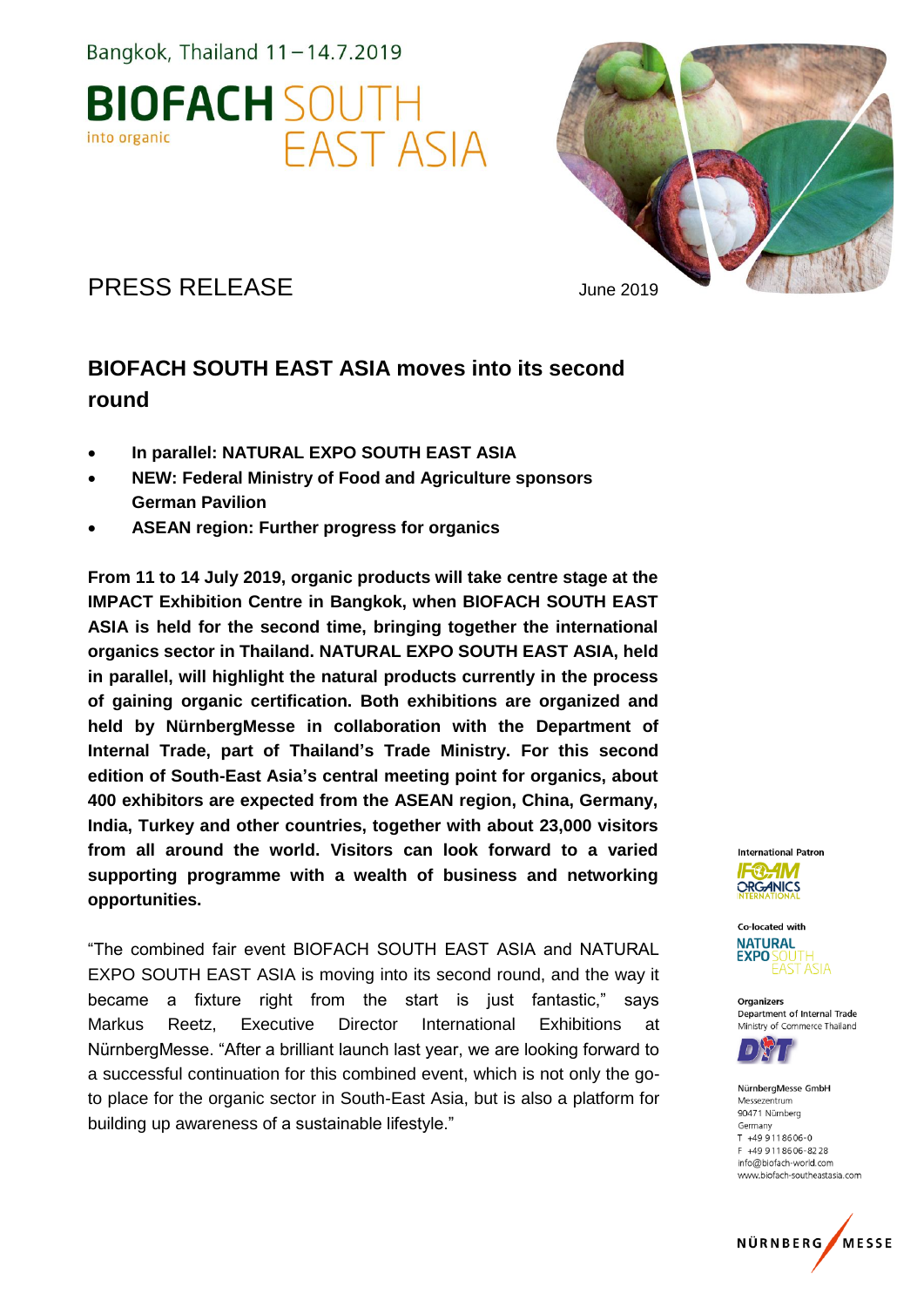Bangkok, Thailand  $11-14.7.2019$ 

# **BIOFACH SOUTH FAST ASIA** into organic



As a market of the future, South-East Asia has the right conditions in place to take the combined event further. The agricultural and foodstuff sectors are among the key sectors of the economy in the ASEAN region. At the same time, various political initiatives are seeking to drive forward the development of the organic market. Indonesia, for example, would like to introduce organic agriculture to 1,000 villages in the coming years ("1000 Desa Organik"). And according to IFOAM, Thailand is aiming to expand its organic rice production to 160,000 hectares in just three years.

#### **Many highlights for the second edition**

The combined event has a varied portfolio of products for its second edition, from food to beverages, technologies, raw materials and services. Both events have their own criteria for admission, to ensure that BIOFACH's unique selling point – reflecting the world of certified organic products – is strictly observed. In the medium term, NATURAL EXPO SOUTH EAST ASIA is aiming to motivate exhibitors to take their natural products through to certified organic standard.

A first this year is the German Pavilion, sponsored by Germany's Federal Ministry of Food and Agriculture. Under the umbrella brand "made in Germany", the German pavilion will be aimed at export-oriented companies from Germany and support their participation in BIOFACH SOUTH EAST ASIA. Another new feature at this year's event is the Country Pavilions from individual countries in South-East Asia, offering a unique insight into the variety represented by organics in the ASEAN region.

In addition to the product show, the BIOFACH SOUTH EAST ASIA conference is a further highlight. At the information and communication platform for the South-East Asian area, top-level speakers will illustrate current developments and challenges facing the organic sector. Another opportunity to network with national and international players in the sector is offered by the Matchmaking Area. This is where all visitors can use a newly introduced matchmaking tool to link up with companies that have already registered and take their business relationships in the growing South-East Asian organic sector a stage further.